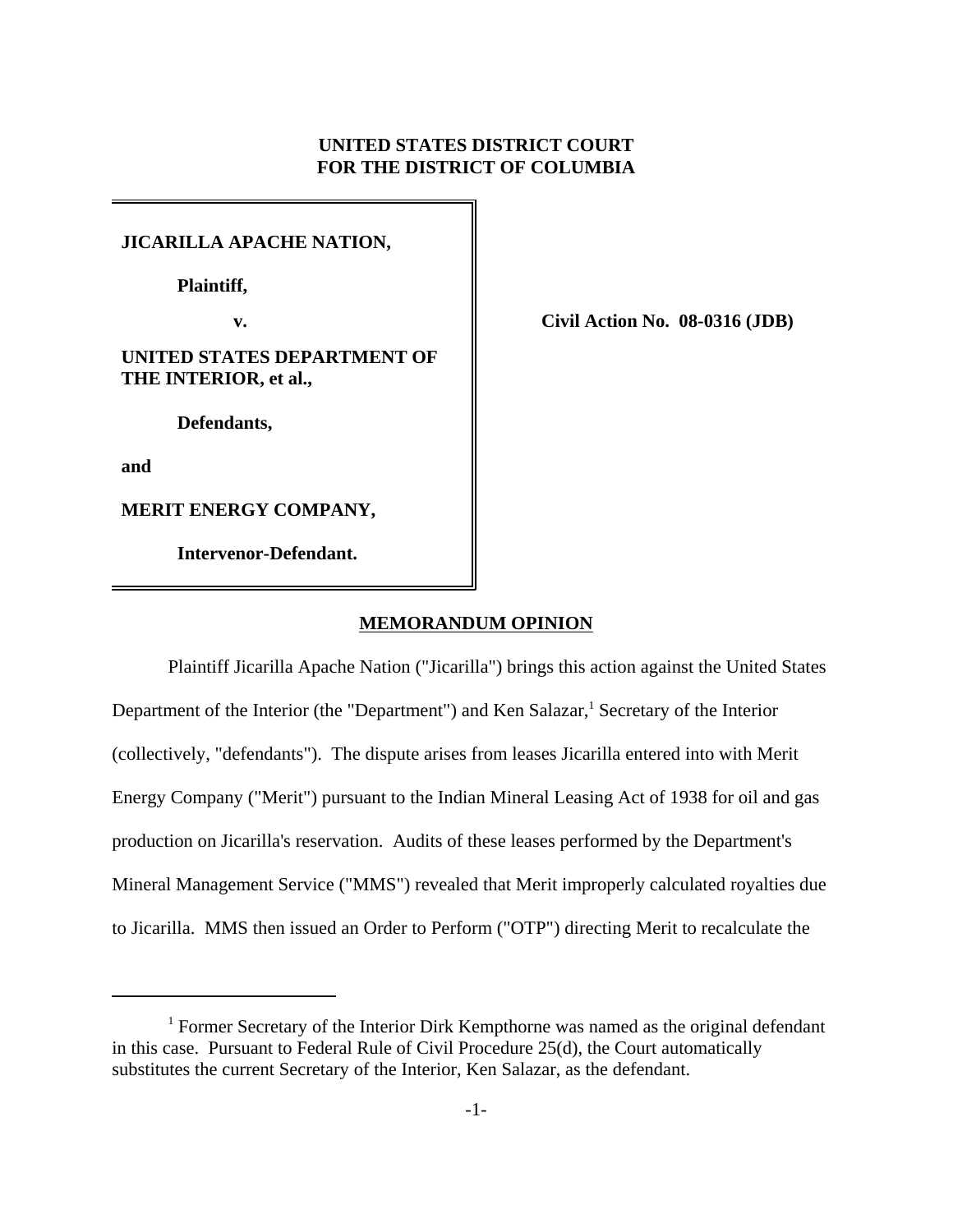royalties and pay any additional royalties due. The OTP provided a 30-day window within which to appeal the order. When Merit did not respond to the OTP, MMS issued a Notice of Noncompliance. Merit requested a hearing on the Notice of Noncompliance, and at that hearing an administrative law judge ("ALJ") decided, in relevant part, that the Department lacked jurisdiction to consider Merit's challenges to the substance of the OTP because Merit did not timely appeal that order. Merit appealed this decision to the Interior Board of Land Appeals ("IBLA"), which reversed the ALJ on the jurisdictional question and remanded the case for further proceedings. Jicarilla then initiated this action seeking review of the IBLA's jurisdictional decision under the Administrative Procedure Act ("APA") and also asserting a breach of trust claim against defendants. Merit subsequently intervened in this action as a defendant. Currently before the Court is Merit's motion to dismiss the amended complaint. For the reasons explained below, the Court will grant this motion.

### **BACKGROUND**

Jicarilla is a federally recognized Indian tribe with a reservation in northwest New Mexico. Am. Compl. ¶ 2. Under the Indian Mineral Leasing Act of 1938, Jicarilla is the lessor for various oil and gas mining leases with Merit.  $\underline{Id}$ . The tribe is entitled to royalties for oil and gas produced under these leases, which are calculated based on a provision of the leases known as the "major portion price" provision. Id.  $\parallel$  12. MMS determines the major portion prices for gas from Jicarilla's reservation and is also responsible for auditing Jicarilla's leases. Id. ¶¶ 13-14. During an audit, MMS determined that Merit's royalties for oil and gas production under its leases with Jicarilla were miscalculated. Id. ¶¶ 14-15.

On February 16, 1999, MMS issued an OTP to Merit directing it to recalculate royalties

-2-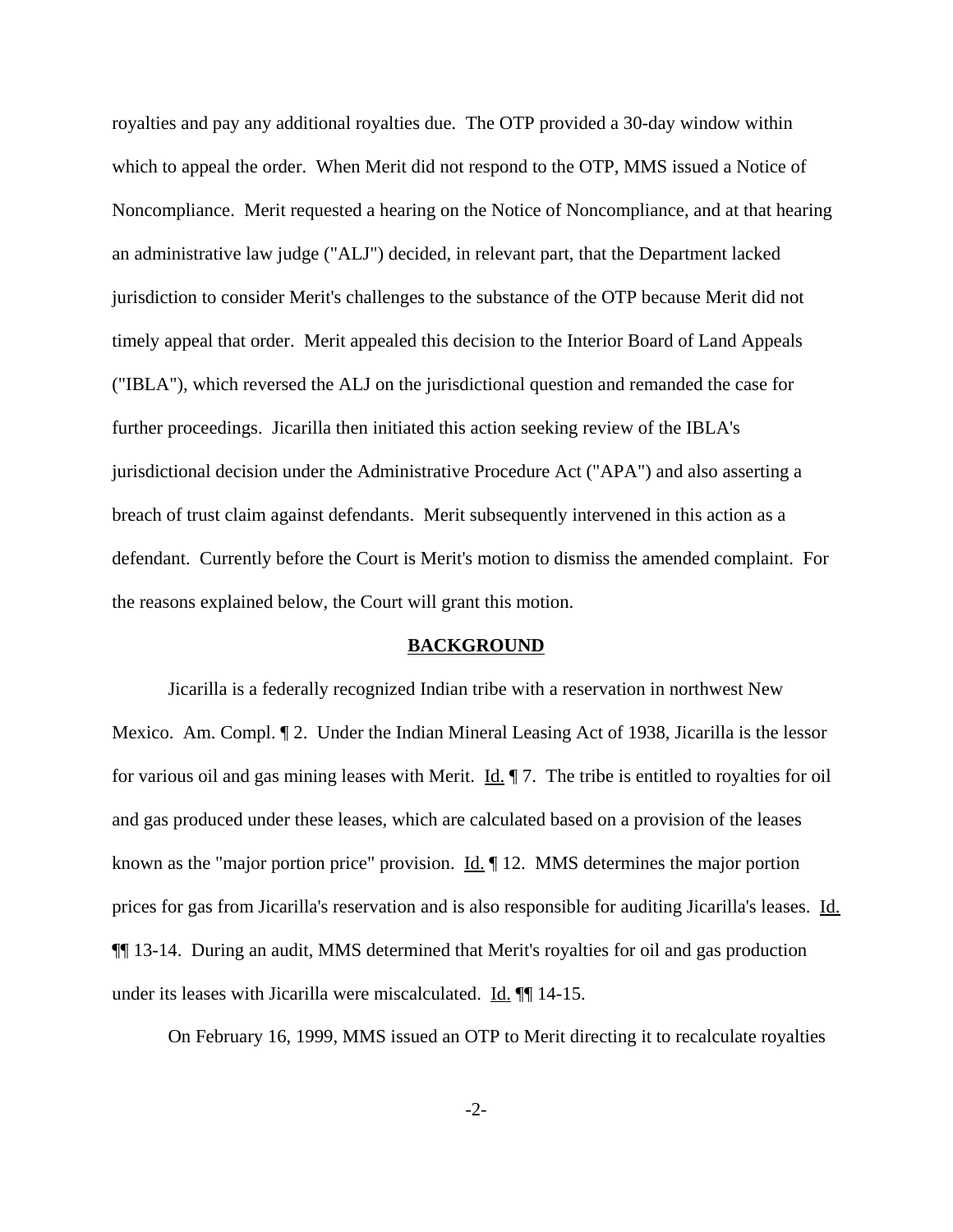on its leases with Jicarilla and pay any additional royalties due.  $\underline{Id}$ .  $\P$  16. It provided that Merit could appeal the OTP "within 30 days from service of the order." Id. ¶ 18-19. Merit did not appeal the OTP.  $\underline{Id}$ .  $\P$  24. Merit contends that it never appealed because MMS sent the OTP to a former Merit employee and it never reached Merit's management.<sup>2</sup> See Merit Mem. in Supp. of Mot. to Dismiss ("Merit Mem.") ¶ 10. On August 19, 1999, MMS issued a Notice of Noncompliance to Merit for failure to comply with the OTP. Am. Compl. ¶ 25. About a month later, Merit requested a hearing on the Notice of Noncompliance. Id. 128.

On November 16, 2001, the ALJ ruled in relevant part that the Department lacked jurisdiction to consider Merit's challenges to the substance of the OTP in the context of a hearing on the Notice of Noncompliance. Id. ¶¶ 32, 35; Merit Energy, 172 IBLA at 156. Merit appealed the ALJ's decision to the IBLA. Am. Compl. ¶ 38. The IBLA reversed the ALJ on the jurisdictional question -- finding that the ALJ could consider the substance of the OTP in the Notice of Noncompliance proceedings -- and remanded the case to the ALJ for further proceedings. Id. ¶¶ 40, 43; Merit Energy, 172 IBLA at 156.

Jicarilla filed a complaint against defendants in this Court on February 25, 2008 and an amended complaint followed on May 1, 2008. Jicarilla contends that the IBLA's decision on the jurisdictional question is arbitrary, capricious, and an abuse of discretion in violation of the APA, 5 U.S.C. § 706 (Count I). It also asserts that defendants violated their trust responsibility to Jicarilla because the IBLA's decision places an excessive burden on MMS's ability to enforce

 $2^2$  The ALJ -- while declining to exercise jurisdiction over the substance of the OTP -found that the OTP had been properly served on Merit. Am. Compl. ¶¶ 35, 37. This finding was later affirmed by the IBLA. Merit Energy Co. v. Minerals Mgmt. Serv., 172 IBLA 137, 156 (2007)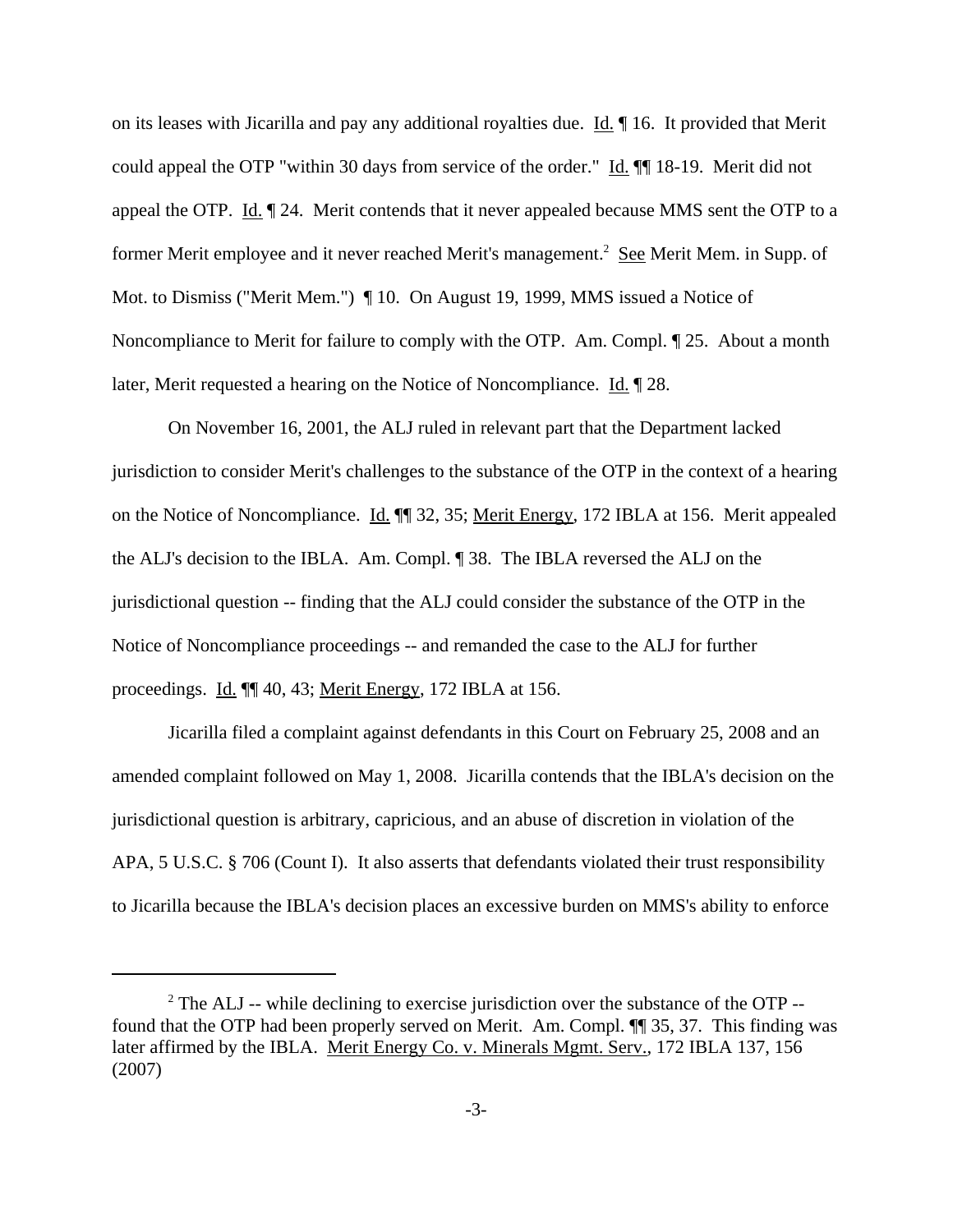Indian leases (Count II). Jicarilla seeks a declaratory judgment setting aside the IBLA's decision. Am. Compl. at 10. On September 8, 2008, Merit filed an unopposed motion to intervene in this action as a defendant, which the Court granted. That same day, Merit filed a motion to dismiss both counts of the amended complaint. Merit contends that Count I should be dismissed because the IBLA's decision was not "final agency action," and thus is not subject to judicial review under the APA. Merit Mem. at 6. Moreover, Merit argues that because Jicarilla seeks only declaratory relief as to both counts of its amended complaint, Count II should be dismissed as well because there has been no final agency action. Merit Reply at 2.

### **STANDARD**

Merit's motion requests dismissal of the amended complaint pursuant to Federal Rules of Civil Procedure  $12(b)(1)$  and  $12(b)(6)$ . Merit Mot. at 1. Dismissal on the ground of no final agency action under the APA is properly sought under Rule 12(b)(6). Fund for Animals, Inc. v. U.S. Bureau of Land Mgmt., 460 F.3d 13, 18 n.4 (D.C. Cir. 2006). The issue of ripeness falls under Rule 12(b)(1). See Venetian Casino Resort, L.L.C. v. EEOC, 409 F.3d 359, 363-64 (D.C. Cir. 2005).

"[I]n passing on a motion to dismiss, whether on the ground of lack of jurisdiction over the subject matter or for failure to state a cause of action, the allegations of the complaint should be construed favorably to the pleader." Scheuer v. Rhodes, 416 U.S. 232, 236 (1974); see Leatherman v. Tarrant Cty. Narcotics and Coordination Unit, 507 U.S. 163, 164 (1993); Phillips v. Bureau of Prisons, 591 F.2d 966, 968 (D.C. Cir. 1979). Therefore, the factual allegations must be presumed true, and plaintiff must be given every favorable inference that may be drawn from the allegations of fact. Scheuer, 416 U.S. at 236; Sparrow v. United Air Lines, Inc., 216 F.3d

-4-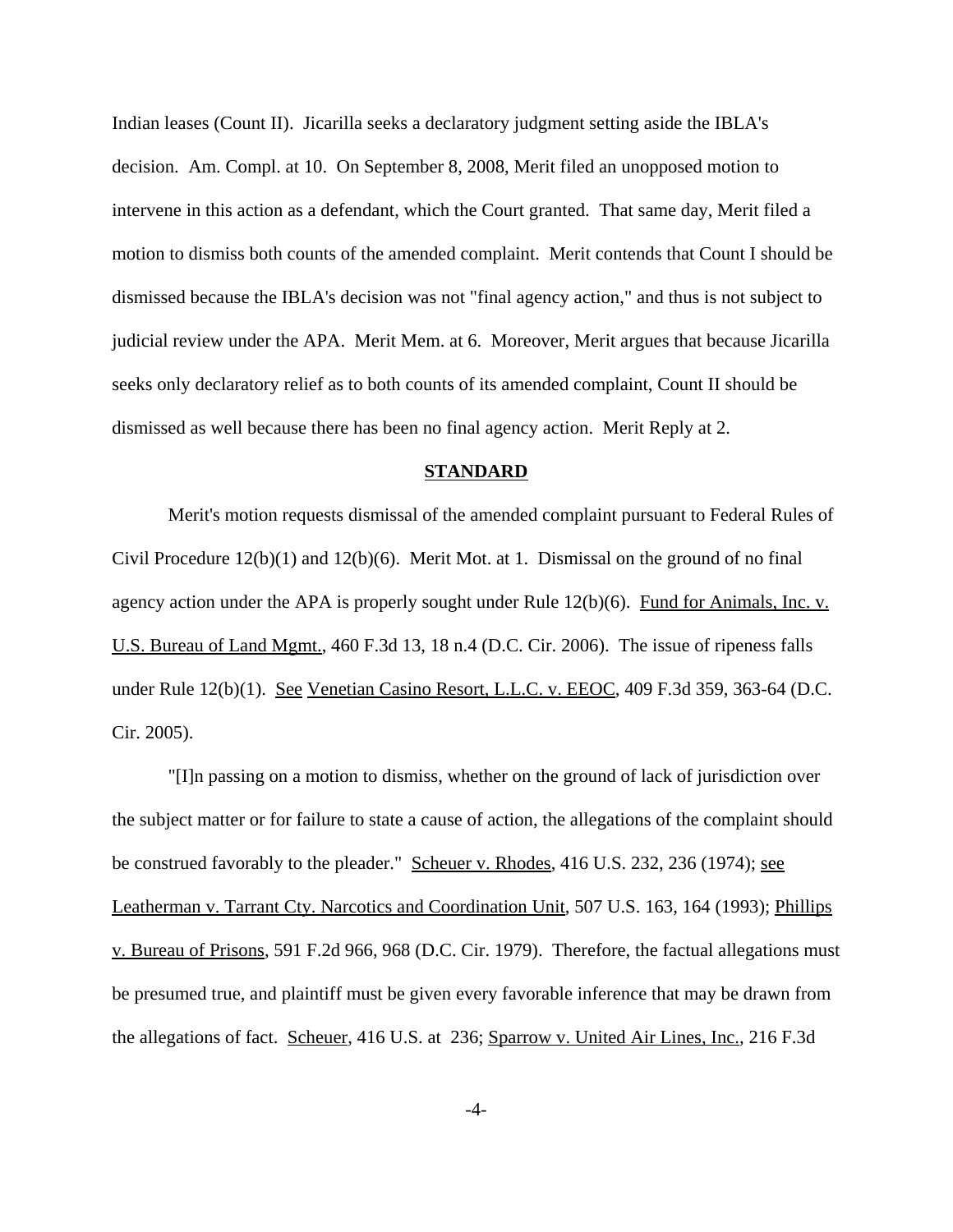1111, 1113 (D.C. Cir. 2000). However, the Court need not accept as true "a legal conclusion couched as a factual allegation," nor inferences that are unsupported by the facts set out in the complaint. Trudeau v. Federal Trade Comm'n, 456 F.3d 178, 193 (D.C. Cir. 2006) (quoting Papasan v. Allain, 478 U.S. 265, 286 (1986)).

Under Rule 12(b)(1), the party seeking to invoke the jurisdiction of a federal court - plaintiff here -- bears the burden of establishing that the court has jurisdiction. See US Ecology, Inc. v. U.S. Dep't of Interior, 231 F.3d 20, 24 (D.C. Cir. 2000) (citing Steel Co. v. Citizens for a Better Env't, 523 U.S. 83, 103-04 (1998)); <u>see also Grand Lodge of Fraternal Order of Police v.</u> Ashcroft, 185 F. Supp. 2d 9, 13 (D.D.C. 2001) ("[A] Rule 12(b)(1) motion imposes on the court an affirmative obligation to ensure that it is acting within the scope of its jurisdictional authority."); Pitney Bowes, Inc. v. U.S. Postal Serv., 27 F. Supp. 2d 15, 19 (D.D.C. 1998). Although a court must accept as true all the factual allegations contained in the complaint when reviewing a motion to dismiss pursuant to Rule  $12(b)(1)$ , Leatherman, 507 U.S. at 164, "'plaintiff[s'] factual allegations in the complaint . . . will bear closer scrutiny in resolving a 12(b)(1) motion' than in resolving a 12(b)(6) motion for failure to state a claim." Grand Lodge, 185 F. Supp. 2d at 13-14 (quoting 5A Charles Alan Wright & Arthur R. Miller, Federal Practice and Procedure § 1350 (2d ed. 1990)). At the stage of litigation when dismissal is sought, a plaintiff's complaint must be construed liberally, and the plaintiff should receive the benefit of all favorable inferences that can be drawn from the alleged facts. See EEOC v. St. Francis Xavier Parochial Sch., 117 F.3d 621, 624 (D.C. Cir. 1997). Additionally, a court may consider material other than the allegations of the complaint in determining whether it has jurisdiction to hear the case, as long as it still accepts the factual allegations in the complaint as true. See Jerome

-5-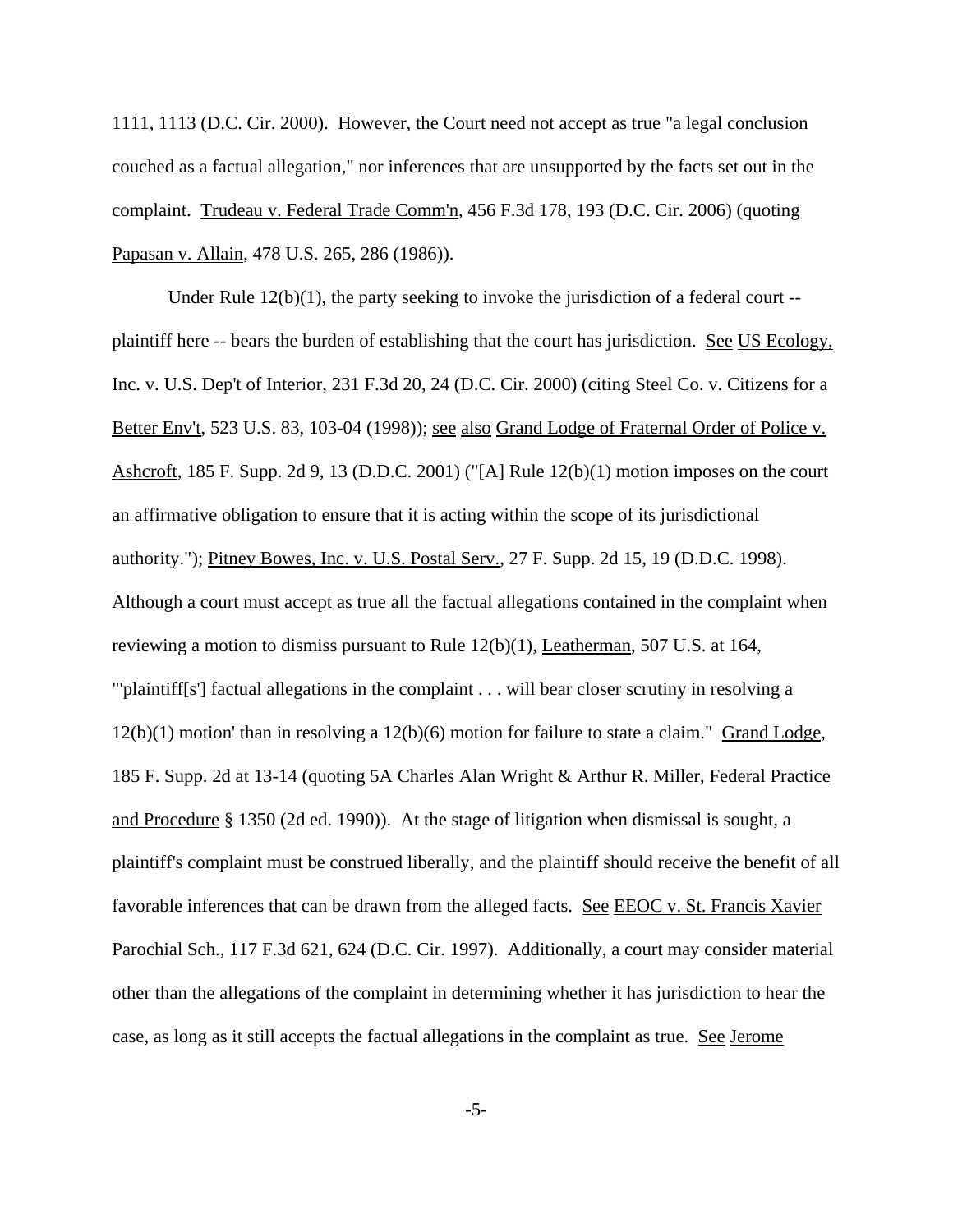Stevens Pharmaceuticals, Inc. v. FDA, 402 F.3d 1249, 1253-54 (D.C. Cir. 2005); St. Francis Xavier Parochial Sch., 117 F.3d at 624-25 n.3; Herbert v. Nat'l Acad. of Scis., 974 F.2d 192, 197 (D.C. Cir.1992).

In reviewing a motion to dismiss pursuant to Rule 12(b)(6), the Court is mindful that all that the Federal Rules of Civil Procedure require of a complaint is that it contain "'a short and plain statement of the claim showing that the pleader is entitled to relief,' in order to 'give the defendant fair notice of what the ... claim is and the grounds upon which it rests." Bell Atl. Corp. v. Twombly, 550 U.S. 544, 555 (2007) (quoting Conley v. Gibson, 355 U.S. 41, 47 (1957)); accord Erickson v. Pardus, 551 U.S. 89, 93 (2007) (per curiam). Although "detailed factual allegations" are not necessary to withstand a Rule 12(b)(6) motion to dismiss, to provide the "grounds" of "entitle[ment] to relief," a plaintiff must furnish "more than labels and conclusions" or "a formulaic recitation of the elements of a cause of action." Twombly, 550 U.S. at 555-56; see also Papasan, 478 U.S. at 286. "To survive a motion to dismiss, a complaint must contain sufficient factual matter, accepted as true, to 'state a claim to relief that is plausible on its face.'" Ashcroft v. Iqbal, 556 U.S. \_\_\_, 129 S. Ct. 1937, 1949 (2009) (quoting Twombly, 550 U.S. at 570); Atherton v. District of Columbia Office of the Mayor, --- F.3d ---, 2009 WL 1515373, at \*6 (D.C. Cir. 2009). A complaint is plausible on its face "when the plaintiff pleads factual content that allows the court to draw the reasonable inference that the defendant is liable for the misconduct alleged." Iqbal, 129 S. Ct. at 1949. This amounts to a "two-pronged approach" under which a court first identifies the factual allegations entitled to an assumption of truth and then determines "whether they plausibly give rise to an entitlement to relief." Id. at 1950-51.

-6-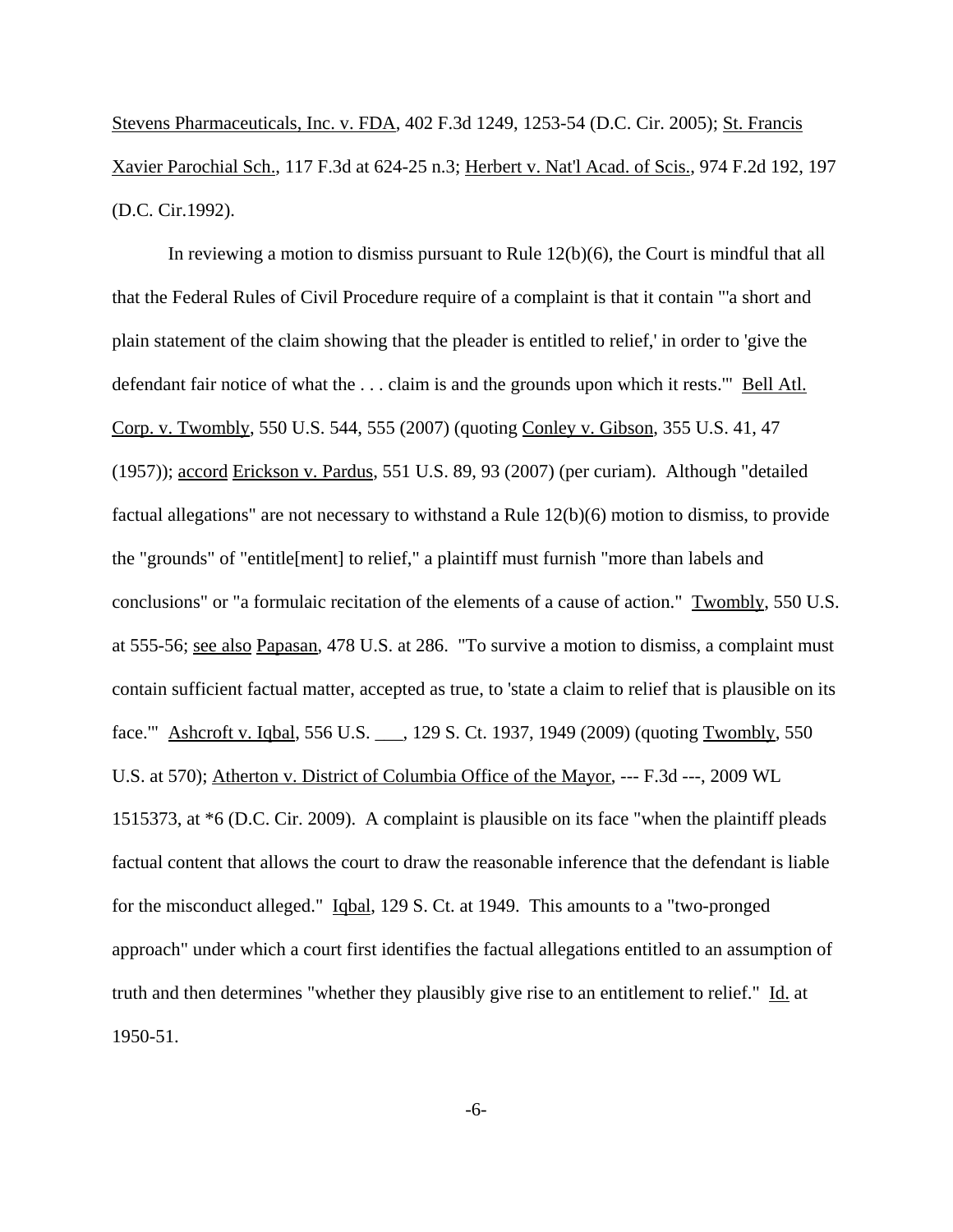#### **ANALYSIS**

#### **I. Count I -- Judicial Review of the IBLA Decision**

Jicarilla contends that the IBLA's decision -- that the ALJ had jurisdiction to consider the substance of the OTP -- is final agency action that is reviewable by this Court. Am. Compl.  $\P$ 1. According to Merit, however, this decision is not final agency action because the Department continues to exercise jurisdiction over the remanded proceedings. See Merit Mem. at 5-6. Jicarilla responds that the IBLA's decision is final because it results in specific legal consequences and is the last word from the agency regarding its jurisdiction to consider the substance of the OTP. Pl.'s Opp'n at 12. Defendants agree with Jicarilla that the IBLA's jurisdictional decision is final agency action. Fed. Defs.' Resp. to Merit Mot. at 1, 3-5.

The APA provides that "final agency action" is subject to judicial review. 5 U.S.C. § 704. Whether there has been "'final agency action' within the meaning of the APA [is a] threshold question[]; if [this] requirement[] [is] not met, the action is not reviewable." Fund for Animals, 460 F.3d at 18. Under the Supreme Court's decision in Bennett v. Spear, 520 U.S. 154 (1997), two conditions must be satisfied for an agency action to be final for purposes of judicial review under the APA. "First, the action must mark the 'consummation' of the agency's decisionmaking process -- it must not be of a merely tentative or interlocutory nature." Id. at 177-78 (citation omitted). "[S]econd, the action must be one by which 'rights or obligations have been determined,' or from which 'legal consequences will flow.'" Id. at 178. As part of the finality analysis, the Court must also consider whether "the process of administrative decisionmaking has reached a stage where judicial review will not disrupt the orderly process of adjudication." Port of Boston Marine Terminal Ass'n v. Rederiaktiebolaget Transatlantic, 400

-7-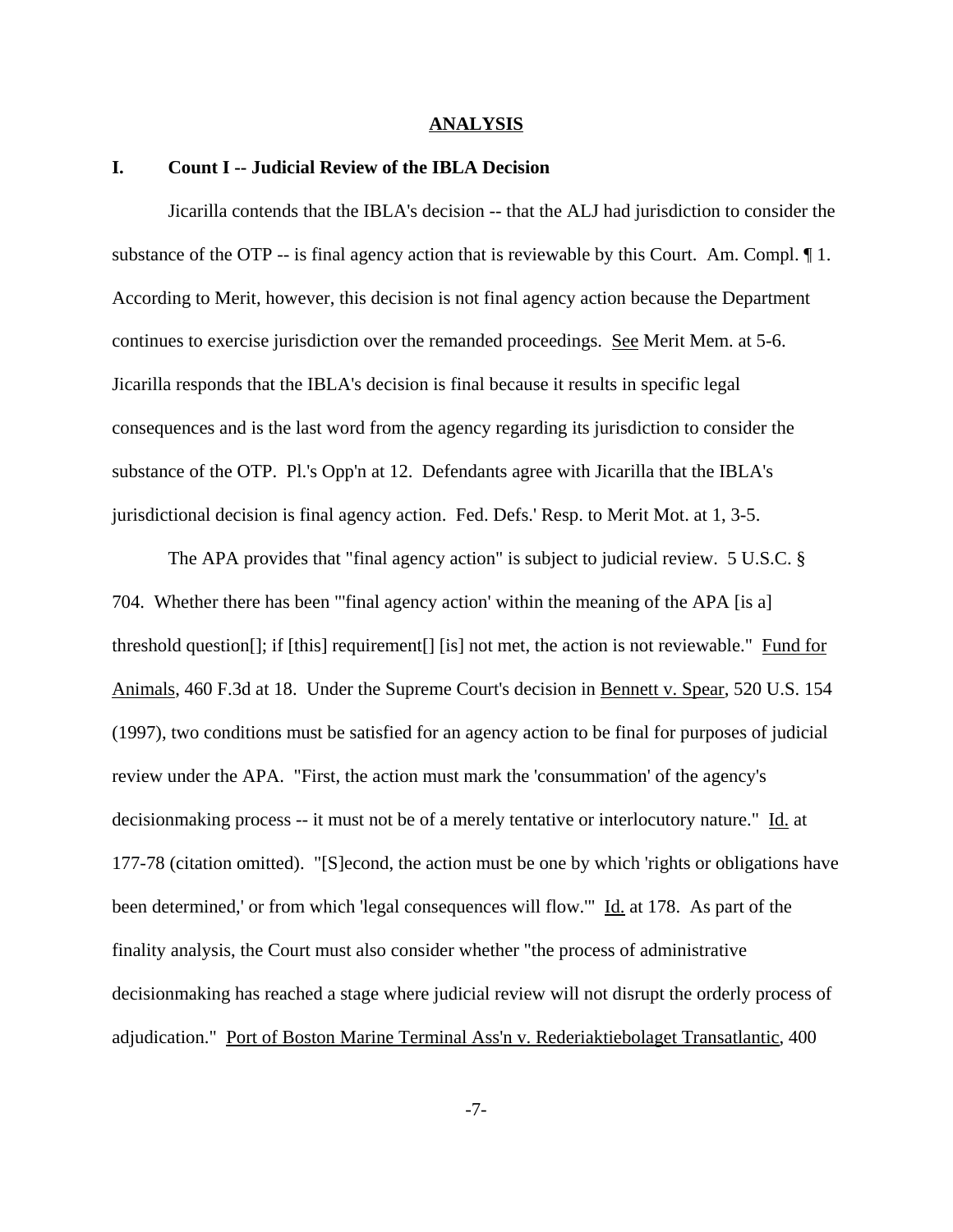U.S. 62, 71 (1970).

Applying the Bennett test, the Fifth Circuit has found that agency decisions remanding a case for further proceedings are not final agency actions for purposes of APA review. Exxon Chems. Am. v. Chao, 298 F.3d 464, 467 (5th Cir. 2002) ("[T]he ARB's remand order did not constitute a final agency action" because it did not resolve the merits of the underlying case and it did not have a "substantial effect" on the rights of the parties.). Other courts have also consistently found that remand orders do not constitute final agency actions. See, e.g., Browning v. Sullivan, 958 F.2d 817, 822 (8th Cir. 1992) ("If the Appeals Council grants review, its decision (absent a remand to the ALJ) becomes the Secretary's final agency action that is subject to judicial review."); Duda v. Sec'y of Health & Human Servs., 834 F.2d 554, 555 (6th Cir. 1987) ("[W]e agree with the magistrate that the remand order was not a final reviewable decision."); Jordan Hosp. v. Leavitt, 571 F. Supp. 2d 108, 114 (D.D.C. 2008) ("Here, both parties agree that 'an order for remand is not a final agency action subject to review.'"). That conclusion is consistent with the general rule governing appellate review of a district court's decision to remand a case to an agency -- such a decision is not final and reviewable. See, e.g., North Carolina Fisheries Ass'n, Inc. v. Gutierrez, 550 F.3d 16, 19 (D.C. Cir. 2008) ("It is black letter law that a district court's remand order is not normally 'final' for purposes of appeal."). And it is, of course, also true that a federal district court's determination that it has jurisdiction (i.e., the denial of a motion to dismiss on jurisdictional grounds) is not immediately appealable. See, e.g., Oscarson v. Office of Senate Sergeant at Arms, 550 F.3d 1, 2 (D.C. Cir. 2008) ("[D]enials of motions to dismiss are generally not reviewable.").

Moreover, if the Court reviews the IBLA's jurisdictional decision at this time, it will

-8-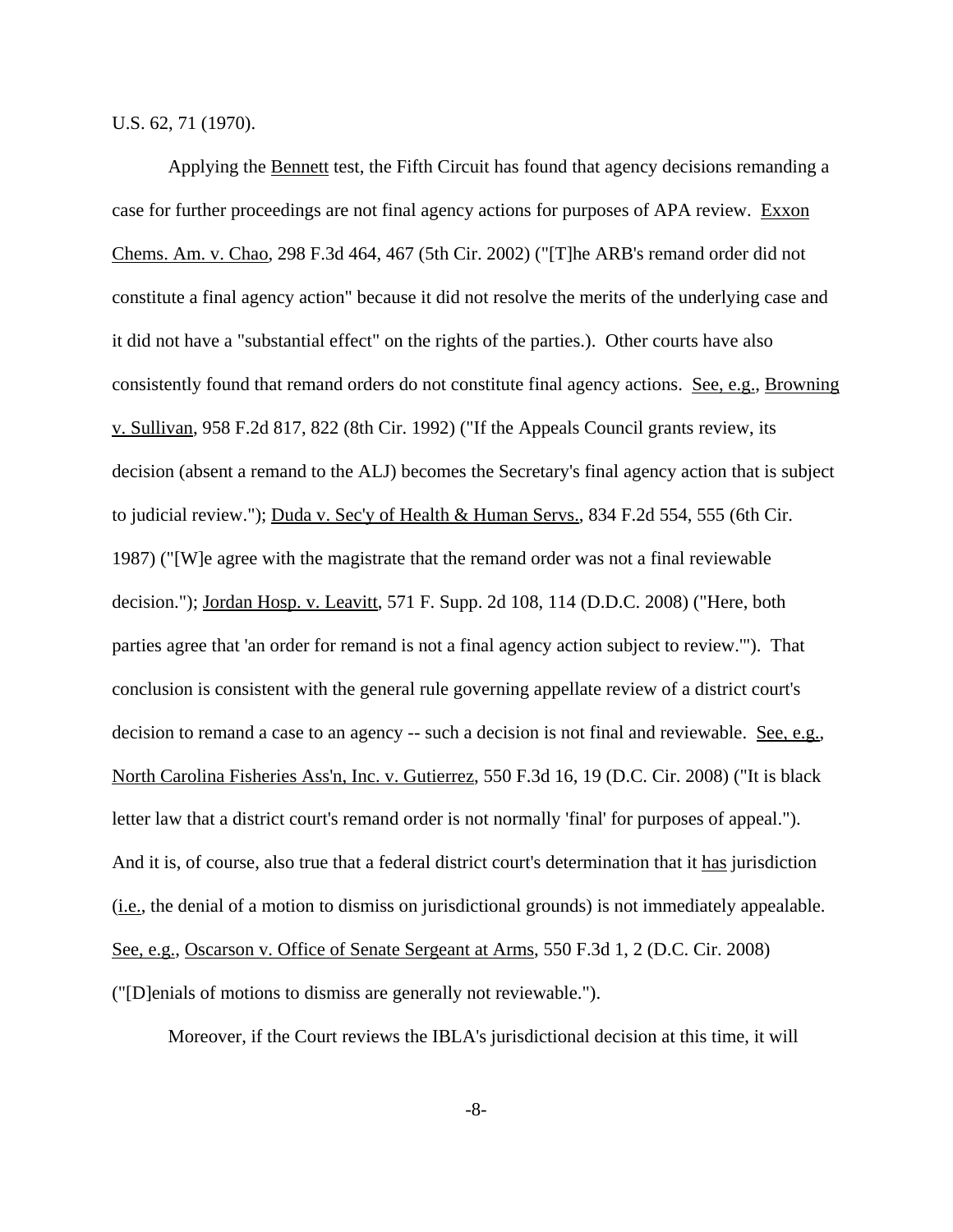disrupt the pending administrative proceedings. After determining that the ALJ had jurisdiction to consider the validity of the OTP, the IBLA remanded the case to the ALJ, Am. Compl. ¶¶ 40- 43, where it is still pending, Merit Mem. at 5-6. Further consideration of Jicarilla's claims by this Court at this time would likely disrupt those pending proceedings by, at the very least, causing delay in the adjudication of the core issue whether Merit is obligated to pay Jicarilla additional royalties. And if this Court ultimately reversed the IBLA's decision, that too would be disruptive because it would effectively terminate the pending agency proceedings. The Court concludes, then, that in light of Bennett and the strong authority stating that a remand does not constitute final agency action, the IBLA's jurisdictional decision is not final agency action that is reviewable by this Court at this time.

However, Jicarilla calls the Court's attention to a Department regulation, which provides that "[a] decision of the [IBLA] shall constitute final agency action and be effective upon the date of issuance, unless the decision itself provides otherwise." 43 C.F.R. § 4.403. The IBLA decision at issue here states that "the case is remanded to the Hearings Division," but it does not explicitly address whether the decision is final. Merit Energy, 172 IBLA at 156. Merit asserts that the remand language establishes that the decision is not final. See Merit Mem.  $\P$  4. By contrast, Jicarilla contends that the IBLA's decision exhausted its administrative remedies as to the jurisdictional issue and -- taken together with section 4.403 and the language of the IBLA decision itself -- demonstrates that the IBLA's decision was final. See Pl.'s Opp'n at 14. For its part, the government contends that the IBLA's jurisdictional decision was final for purposes of APA review because it is not subject to further agency review and the language of 4.403 so provides. See Fed. Defs.' Resp. to Merit Mot. at 1, 3-5.

-9-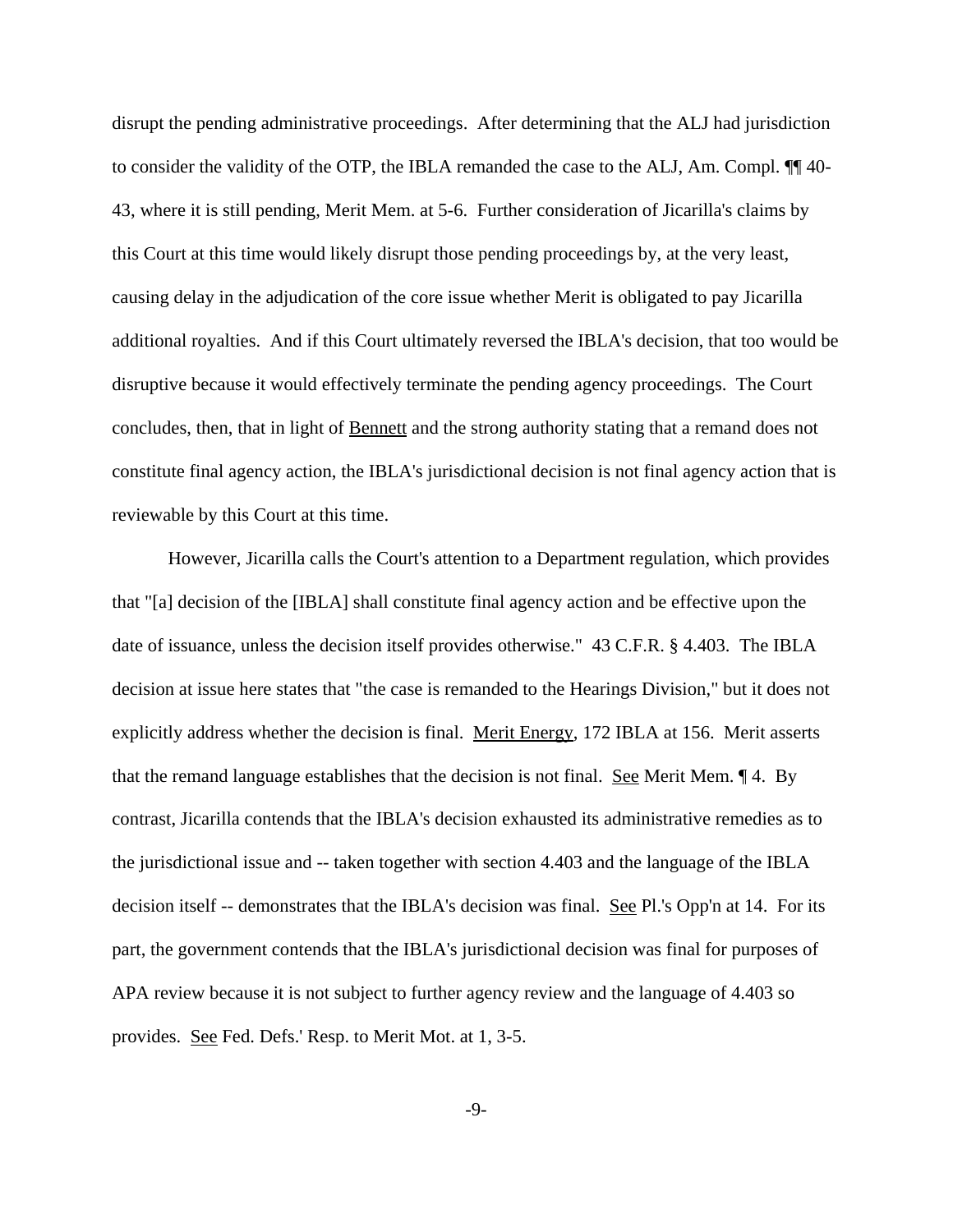Although, at first glance, section 4.403 appears to be in tension with the Court's conclusion, the Court is not persuaded that this provision should alter the analysis, particularly in light of the federal court authority stating that a remand does not constitute final agency action. The language of section 4.403 indicates that IBLA decisions may not be appealed to a higher agency authority without explicit authorization, but it does not necessarily provide that any IBLA decision is presumptively final for purposes of APA review. Although "an agency 'has considerable latitude in determining the event that triggers commencement of the judicial review period,' it must do so reasonably." Pub. Citizen v. Nuclear Regulatory Comm'n, 901 F. 2d 147, 153 (D.C. Cir. 1990); cf. Am. Bird Conservancy, Inc. v. Fed. Commc'ns Comm'n, 516 F.3d 1027, 1031 n.1 (D.C. Cir. 2008) (observing that "agencies cannot avoid judicial review of their final actions" through self-serving characterizations of their own actions). It is well-settled that interlocutory agency decisions are not final agency actions within the meaning of the APA. See Bennett, 520 U.S. at 177-78. Hence, it is not plausible that the purpose of section 4.403 is to provide that any decision of the IBLA -- including, for example, an interlocutory decision such as a discovery order, see FirsTier Mortgage Co. v. Investors Mortgage Ins. Co., 498 U.S. 269, 276 (1991) -- is automatically final for purposes of APA review unless the IBLA provides otherwise. This Court's jurisdiction is controlled by federal statute and federal case law, not by agency regulations or pronouncements. See Ideal Basic Indus., Inc. v. Morton, 542 F.2d 1364, 1370 (9th Cir. 1976) (concluding that a decision of the IBLA was not final agency action under 5 U.S.C. § 704, notwithstanding the Secretary's designation of it as "final").

In sum, judicial review of the IBLA's jurisdictional holding is impermissible at this time because that decision was not final agency action within the meaning of the APA, 5 U.S.C. §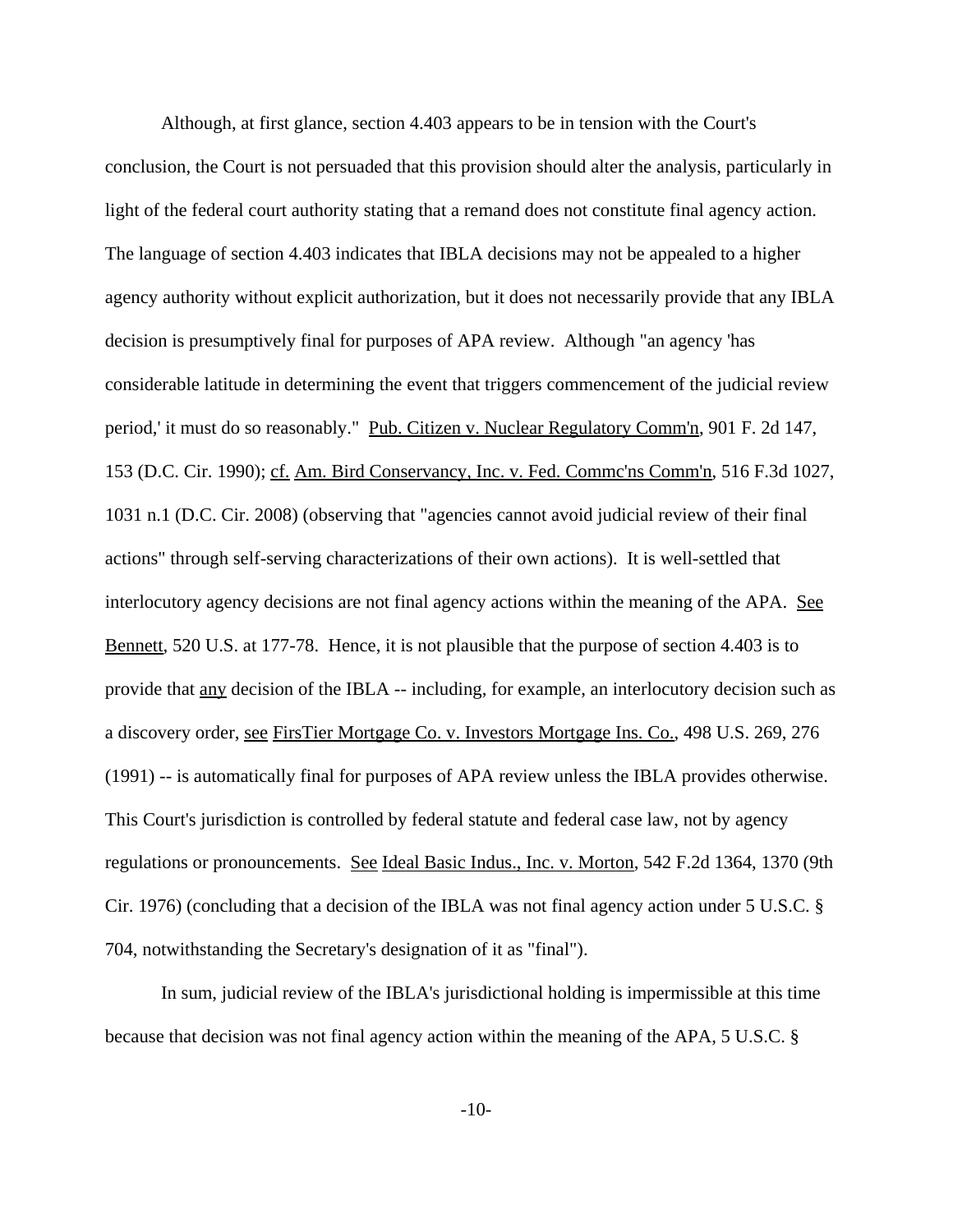704.<sup>3</sup> Allowing Jicarilla's claim to go forward would disrupt the pending administrative proceedings and would be contrary to the well-established rule that interlocutory decisions are not final agency actions. Hence, Merit's motion to dismiss Count I will be granted.<sup>4</sup>

## **II. Count II -- Breach of Trust**

Count II of the amended complaint alleges that defendants violated their trust responsibility to Jicarilla by allowing Merit to challenge the validity of the OTP for a second time (i.e., on remand to the ALJ). Am. Compl. ¶¶ 53-55. Merit contends that because in Count II -- as in Count I -- Jicarilla seeks only declaratory relief with regard to the IBLA decision, this claim must be dismissed because there has not yet been a final agency action. Merit's Reply at 2-3. Jicarilla responds that the relief sought vis-á-vis Count II does not determine whether it properly states a claim upon which relief can be granted. Pl.'s Surreply at 2 n.1. Instead, Jicarilla asserts that Count II sets forth a valid cause of action based on breach of trust and hence it should not be dismissed. See id. at 3.

In light of the Court's conclusion that the IBLA's jurisdictional decision was not a final reviewable agency action, the Court must first determine whether Count II is ripe for judicial review. Two factors must be considered in determining whether Count II is ripe. First, the Court

<sup>&</sup>lt;sup>3</sup> Merit also contends that judicial review is not appropriate because Jicarilla failed to exhaust its administrative remedies before bringing this suit in federal court and because this case is not yet ripe for judicial review. Merit's Mem. at 7-9. The Court need not address these arguments to resolve the instant motion because the absence of final agency action is dispositive.

<sup>&</sup>lt;sup>4</sup> The Court's decision does not bar future judicial review of the IBLA's jurisdictional holding. The APA provides that "[a] preliminary, procedural, or intermediate agency action or ruling not directly reviewable is subject to review on the review of the final agency action." 5 U.S.C. § 704. Therefore, when the Department's administrative adjudication is complete, Jicarilla will have the opportunity to seek judicial review of the IBLA decision at issue here.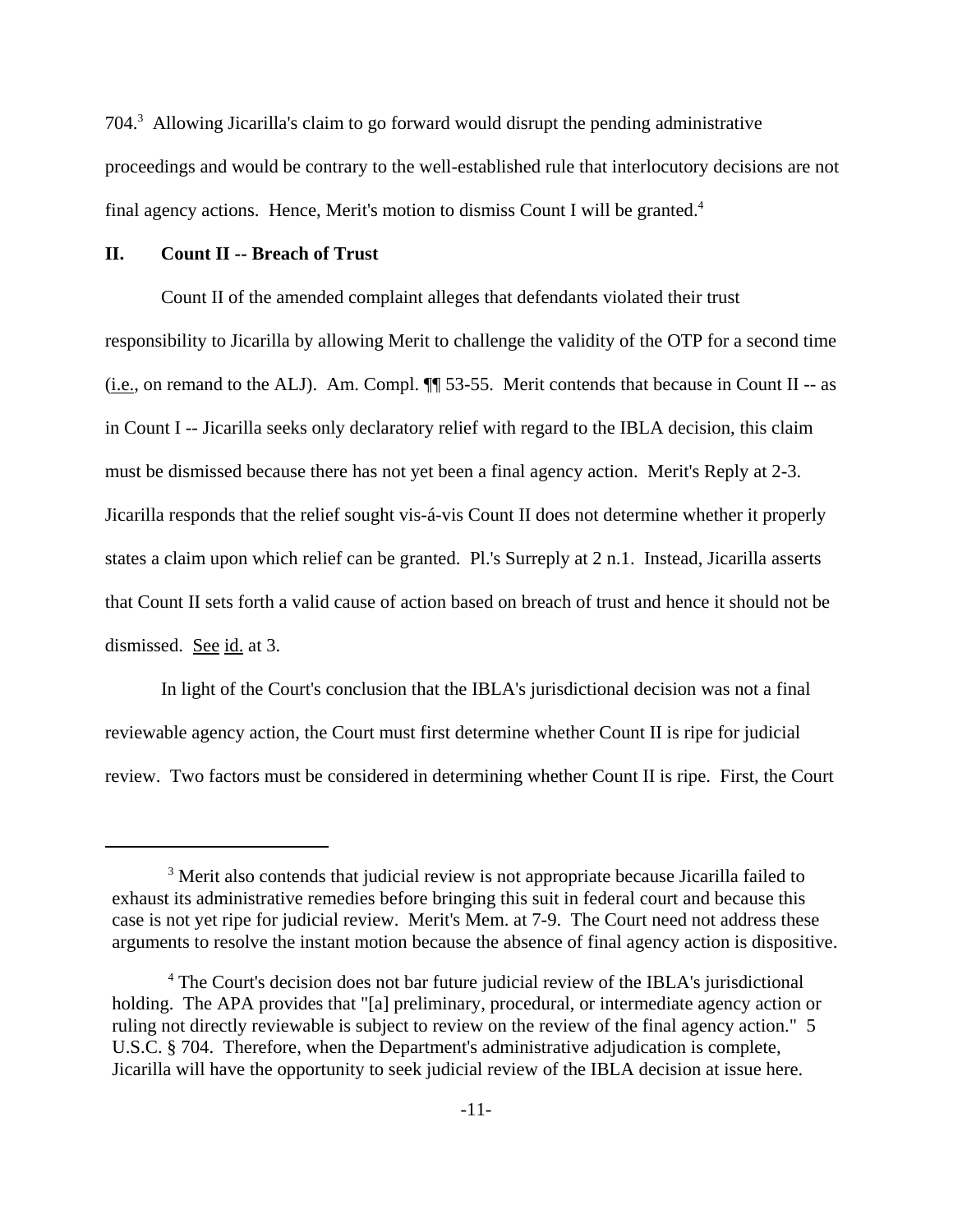must determine "whether the issue is purely legal, whether consideration of the issue would benefit from a more concrete setting, and whether the agency's action is sufficiently final." Village of Bensenville v. FAA, 376 F.3d 1114, 1119-20 (D.C. Cir. 2004). Second, the Court must consider "whether postponing judicial review would impose an undue burden on [the parties] or would benefit the court." Id. The first prong supports the conclusion that Count II is not ripe for review because there has not yet been final agency action. With respect to the second prong, Jicarilla's alleged hardship from a decision to decline judicial review stems from the burden of having to litigate the issue further at the agency level. See Pl.'s Opp'n at 16. But the burden and expense of continued litigation is not enough to satisfy the hardship element for purposes of ripeness. See Ohio Forestry Ass'n v. Sierra Club, 523 U.S. 726, 735 (1998) ("[T]he Court has not considered . . . litigation cost saving sufficient by itself to justify review in a case that would otherwise be unripe."); Clean Air Implementation Project v. EPA, 150 F.3d 1200, 1205 (D.C. Cir. 1998) ("The burden of participating in future proceedings does not 'constitute sufficient hardship for the purposes of ripeness.'") (citation omitted).

Moreover, one purpose of the ripeness doctrine -- like the APA's final agency action requirement -- is to prevent courts from prematurely entangling themselves in administrative proceedings. Nat'l Park Hospitality Ass'n v. Dep't of the Interior, 538 U.S. 803, 807 (2003). As with Count I, this Court's consideration of Count II at this time would unquestionably interfere with the pending Department proceedings. Hence, Count II is not ripe for review because there has been no final agency action and postponing review would not place an undue burden on the